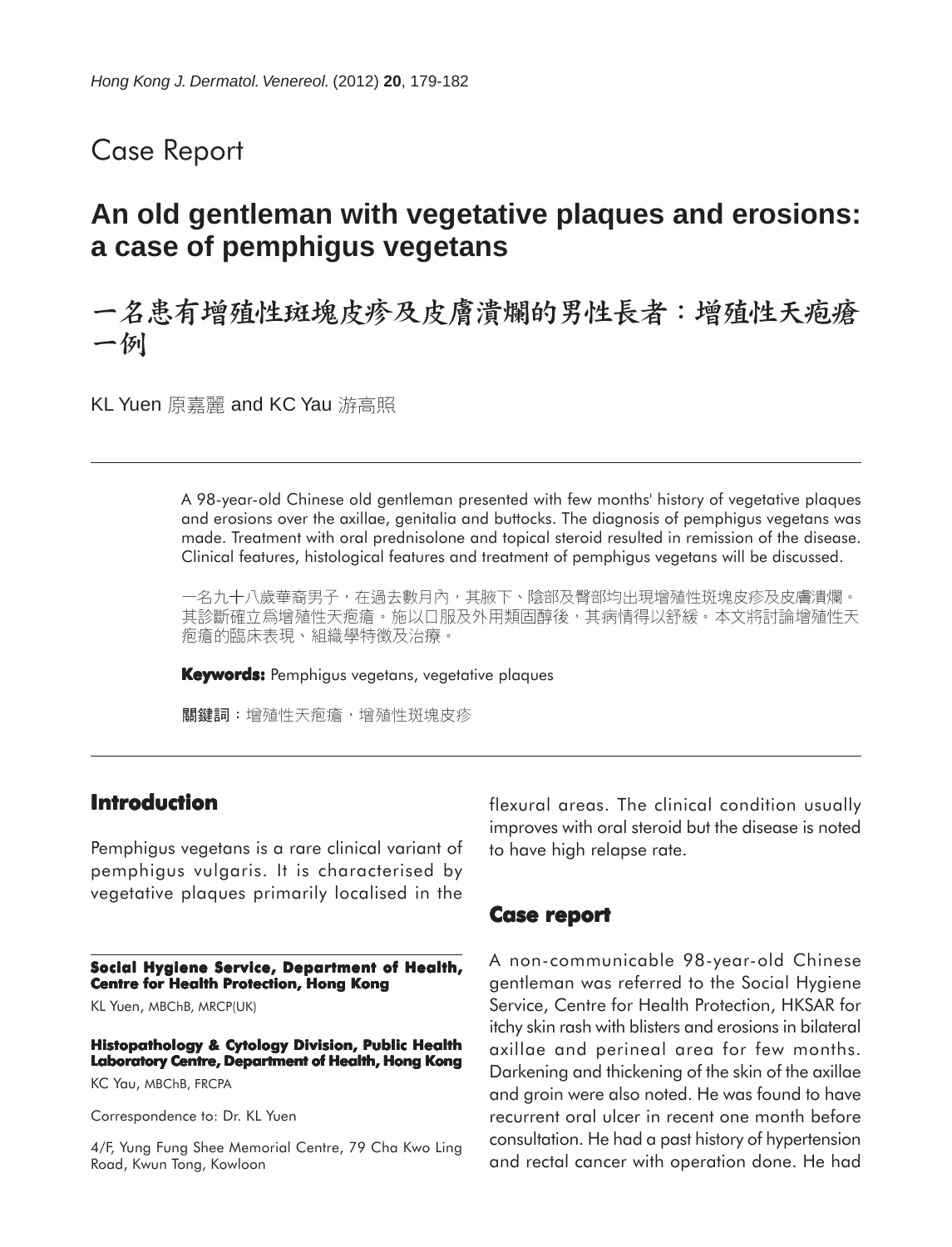no known drug allergy and there was no recent change of medications. He had no systemic symptoms.

Physical examination revealed hyperkeratotic violaceous plaques in the axillae and groin and multiple superficial erosions on the buttocks. Scarring from erosions on the penile shaft was noted (Figures 1-3). There was no intact blister, oral erosion, inguinal or axillary lymphadenopathy. Complete blood count, liver and renal function tests were unremarkable. The titre of anti-nuclear antibody was 1:80 while antidouble-stranded DNA was negative. Anti-skin antibody (intercellular substance) was >1:640. Bacterial culture of the erosions revealed negative growth.

Differential diagnoses included inflammatory conditions like eczema, seborrhoeic dermatitis, contact dermatitis, inverse psoriasis, postinflammatory hyperpigmentation, acanthosis nigricans, Hailey-Hailey disease, vegetating pyoderma and immunobullous diseases e.g. pemphigus vulgaris, bullous pemphigoid, IgA pemphigus, paraneoplastic pemphigus. Bacterial and fungal infections should also be considered. Incisional skin biopsy was performed on the left axilla of the patient.

Histology showed verrucous epidermal hyperplasia, focal suprabasal intraepidermal abscesses composed of eosinophils, degenerated acantholytic epidermal cells (Figures 4 & 5). Upper dermis showed a mixed inflammatory cell infiltrate. Fungal and Gram stain were negative. Direct immunofluorescence showed deposition of IgG  $(+++)$  in the intercellular spaces (Figure 6).

The clinical and histological findings were compatible with pemphigus vegetans. Therefore, the patient was started on oral prednisolone 20 mg daily. After 3 weeks, the erosions healed and there was no recurrence of blisters. A decrease in the thickness of the plaque was noted. Prednisolone was stepped down accordingly.



**Figure 2.** Plaque in the groin and perineum and scarring on the penis from previous erosions.



**Figure 1.** A close-up view of the hyperkeratotic and erythematous lesions in the axilla.



**Figure 3.** Multiple erosions on the buttocks.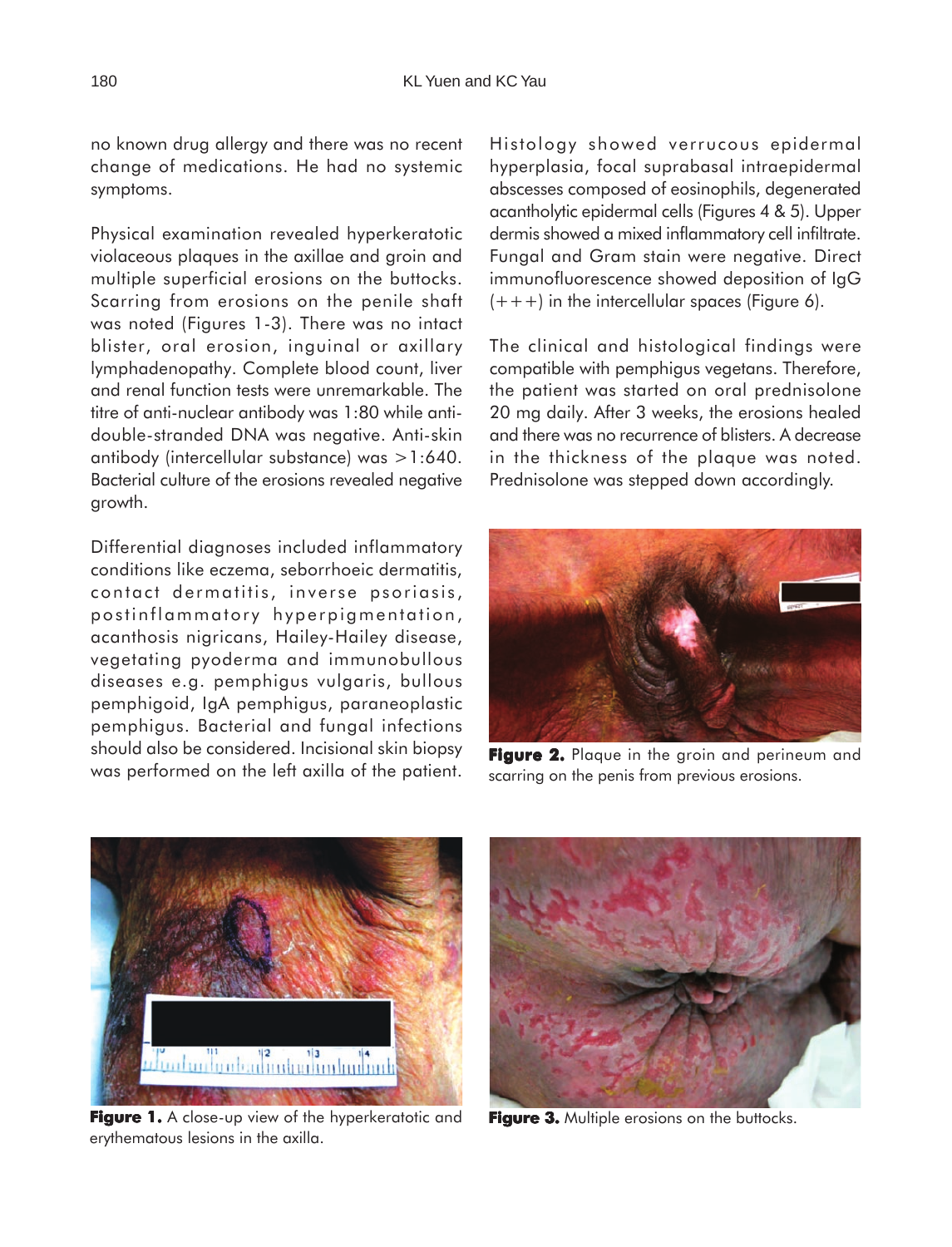

**Figure 4.** Low power view showing verrucous epidermal hyperplasia, focal suprabasal intraepidermal abscesses.



**Figure 5. Figure 5.** High power view showing intraepidermal abscesses that are composed of eosinophils, degenerated acantholytic epidermal cells.



**Figure 6. 6.** Direct immunofluorescence showing intercellular pattern with IgG (x400).

### **Discussion**

Pemphigus vegetans is a rare intertriginous variant of pemphigus vulgaris characterised by vegetative and purulent lesions present in the groin, axillae, thighs, hands, eyelids and perioral regions. There are few articles in the literature devoted to pemphigus vegetans, and most of them are case reports. It was originally described in 1979 by Winkelmann and Su.<sup>1</sup> A characteristic feature of pemphigus vegetans is the cerebriform tongue, which is characterised by a pattern of sulci and gyri on the dorsum of the tongue. In 60-80% of all cases, the oral mucosa is affected. There are two subtypes of pemphigus vegetans, as follows:

- Neumann type: starts with extensive blisters that erode and develop secondary hypertrophic papillated plaques
- Hallopeau type: begins with grouped polycyclic pustules that erode and evolve gradually to verrucous and papillomatous vegetation